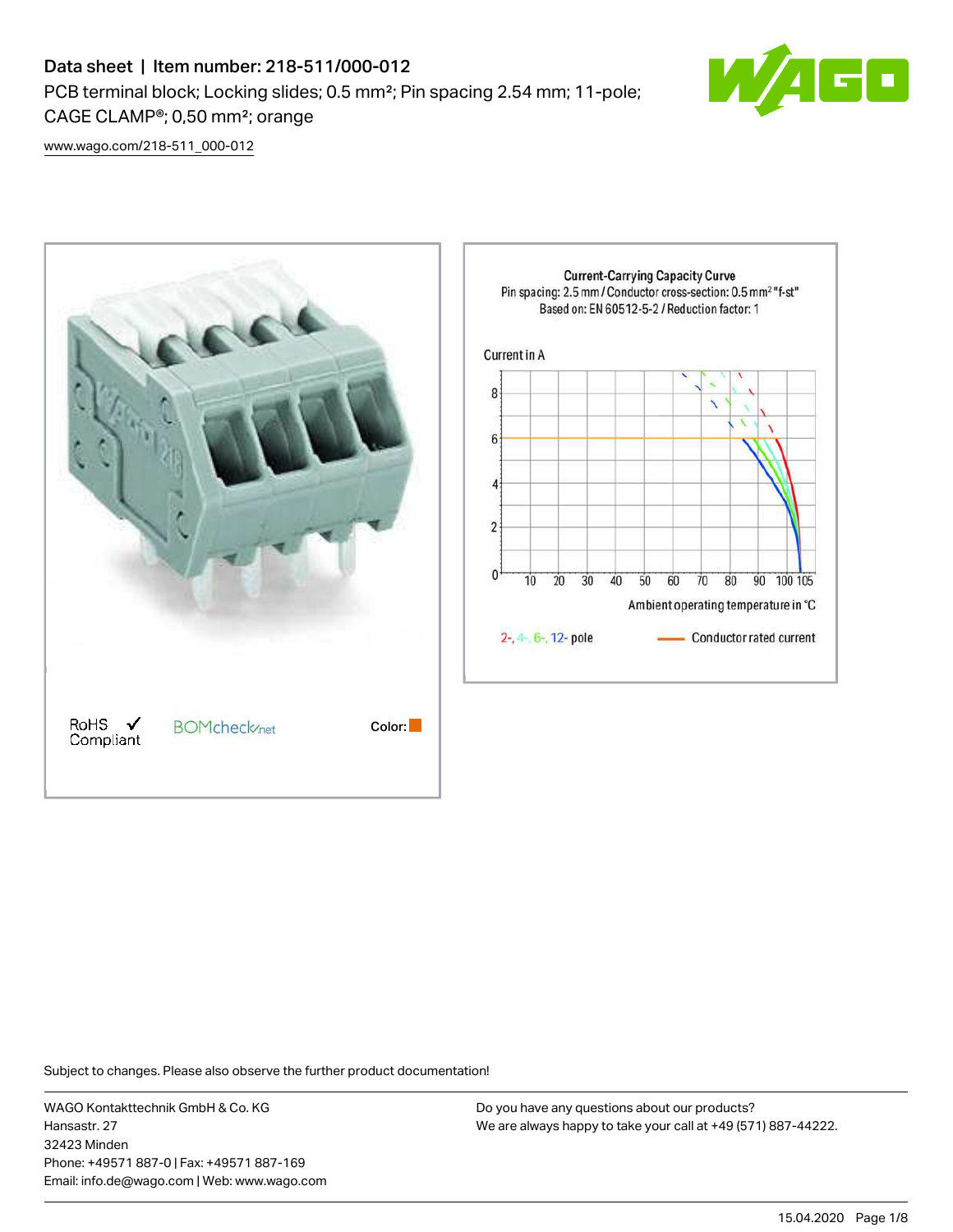



## Item description

- $\blacksquare$ Terminal strips are just 8.1 mm tall and feature an innovative, locking slide-actuated CAGE CLAMP®
- $\blacksquare$ Several clamping units can be held open simultaneously
- $\blacksquare$ Easily terminate stranded conductors in

tight spaces (e.g., bus connectors)

## Data

#### Electrical data

#### Ratings per IEC/EN 60664-1

| Ratings per                     | IEC/EN 60664-1 |
|---------------------------------|----------------|
| Rated voltage (III / 3)         | 80 V           |
| Rated impulse voltage (III / 3) | $2.5$ kV       |
| Rated voltage (III / 2)         | 160 V          |
| Rated impulse voltage (III / 2) | $2.5$ kV       |

Subject to changes. Please also observe the further product documentation!

WAGO Kontakttechnik GmbH & Co. KG Hansastr. 27 32423 Minden Phone: +49571 887-0 | Fax: +49571 887-169 Email: info.de@wago.com | Web: www.wago.com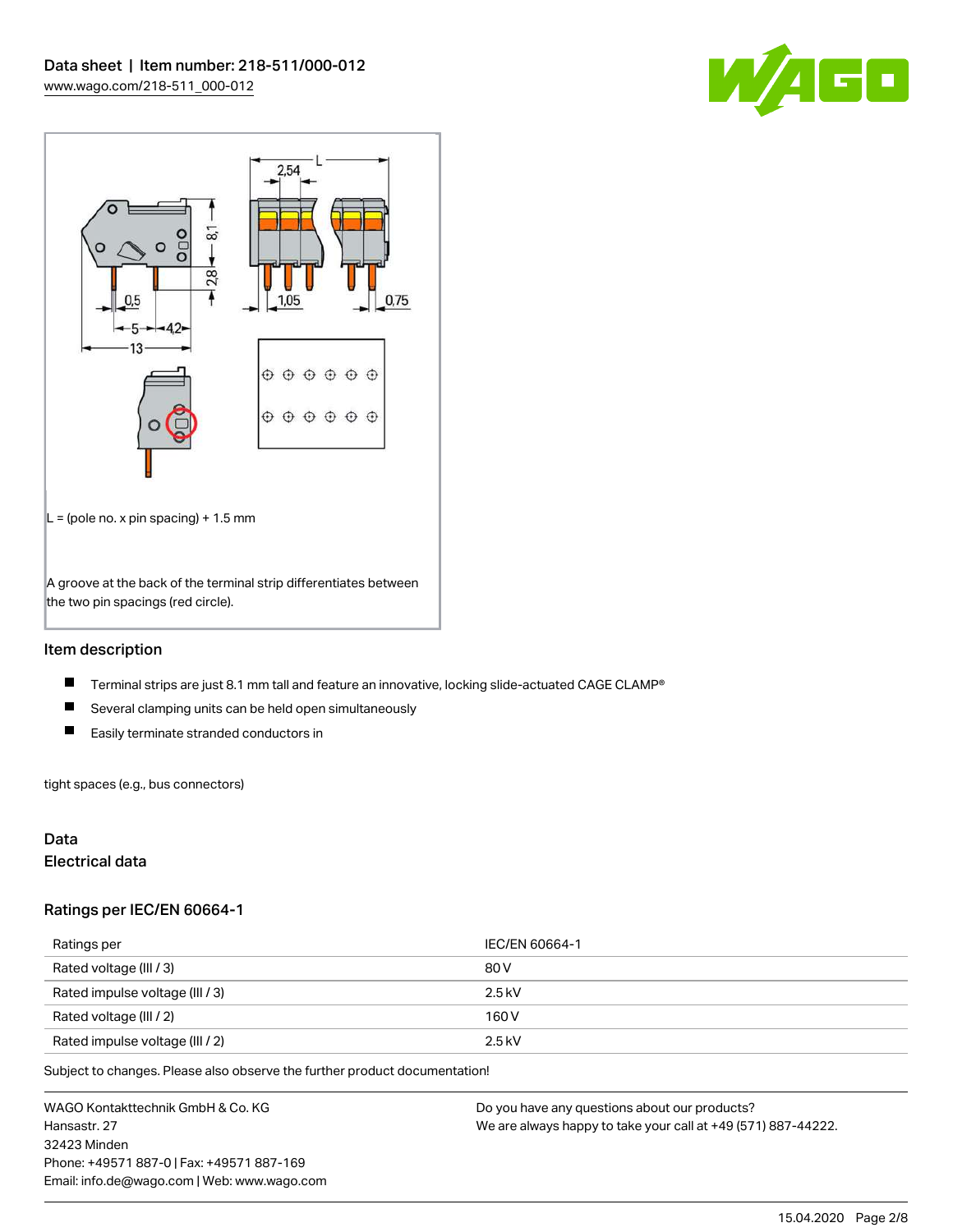[www.wago.com/218-511\\_000-012](http://www.wago.com/218-511_000-012)



| Rated voltage (II / 2)         | 320 V                                                                 |
|--------------------------------|-----------------------------------------------------------------------|
| Rated impulse voltage (II / 2) | 2.5 kV                                                                |
| Rated current                  | 6 A                                                                   |
| Legend (ratings)               | $(III / 2)$ $\triangle$ Overvoltage category III / Pollution degree 2 |

## Approvals per UL 1059

| Rated voltage UL (Use Group B) | 150 V   |
|--------------------------------|---------|
| Rated current UL (Use Group B) |         |
| Approvals per                  | UL 1059 |

## Approvals per CSA

| Rated voltage CSA (Use Group B) | 150 V |
|---------------------------------|-------|
| Rated current CSA (Use Group B) |       |

## Connection data

| Connection technology                                       | CAGE CLAMP                                                                                                                                                                          |
|-------------------------------------------------------------|-------------------------------------------------------------------------------------------------------------------------------------------------------------------------------------|
| Actuation type                                              | Slider                                                                                                                                                                              |
| Solid conductor                                             | $0.080.5$ mm <sup>2</sup> / 28  20 AWG                                                                                                                                              |
| Fine-stranded conductor                                     | $0.080.5$ mm <sup>2</sup> / 28  20 AWG                                                                                                                                              |
| Fine-stranded conductor with ferrule with plastic collar    | $0.25$ mm <sup>2</sup>                                                                                                                                                              |
| Fine-stranded conductor with ferrule without plastic collar | $0.25$ mm <sup>2</sup>                                                                                                                                                              |
| Strip length                                                | $56$ mm $/ 0.20.24$ inch                                                                                                                                                            |
| Conductor entry angle to the PCB                            | $40^{\circ}$                                                                                                                                                                        |
| No. of poles                                                | 11                                                                                                                                                                                  |
| Total number of connection points                           | 11                                                                                                                                                                                  |
| Total number of potentials                                  | 11                                                                                                                                                                                  |
| Number of connection types                                  |                                                                                                                                                                                     |
| Number of levels                                            | 1                                                                                                                                                                                   |
| Note (conductor cross-section)                              | Terminating 0.75 mm <sup>2</sup> /18 AWG conductors is possible; however<br>insulation diameter allows only every other clamping unit to be<br>terminated with this conductor size. |

#### Geometrical Data

| Pin spacing | 2,54 mm / 0.1 inch    |
|-------------|-----------------------|
| Width       | 29.44 mm / 1.159 inch |
| Height      | 10,9 mm / 0.429 inch  |

Subject to changes. Please also observe the further product documentation!

| WAGO Kontakttechnik GmbH & Co. KG           | Do you have any questions about our products?                 |
|---------------------------------------------|---------------------------------------------------------------|
| Hansastr. 27                                | We are always happy to take your call at +49 (571) 887-44222. |
| 32423 Minden                                |                                                               |
| Phone: +49571 887-01 Fax: +49571 887-169    |                                                               |
| Email: info.de@wago.com   Web: www.wago.com |                                                               |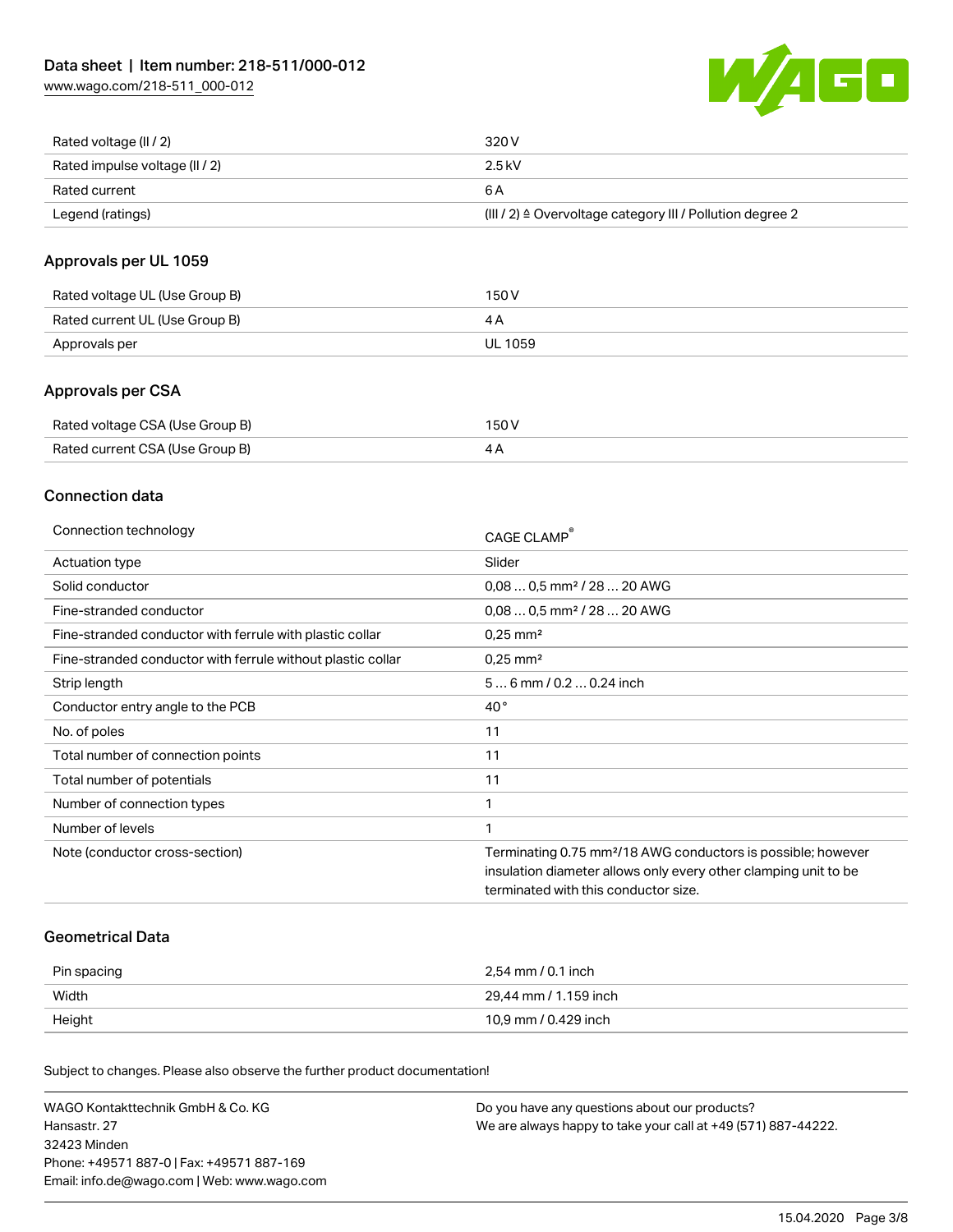[www.wago.com/218-511\\_000-012](http://www.wago.com/218-511_000-012)



| Height from the surface           | 8,1 mm / 0.319 inch        |
|-----------------------------------|----------------------------|
| Depth                             | 13 mm / 0.512 inch         |
| Solder pin length                 | 2.8 mm                     |
| Solder pin dimensions             | $0.5 \times 0.75$ mm       |
| Drilled hole diameter (tolerance) | $1.1$ <sup>(+0,1)</sup> mm |

# PCB contact

| PCB contact                         | THT                                      |
|-------------------------------------|------------------------------------------|
| Solder pin arrangement              | over the entire terminal strip (in-line) |
| Number of solder pins per potential |                                          |

#### Material Data

| Color                       | orange                                 |
|-----------------------------|----------------------------------------|
| Material group              |                                        |
| Insulating material         | Polyamide 66 (PA 66)                   |
| Flammability class per UL94 | V <sub>0</sub>                         |
| Clamping spring material    | Chrome nickel spring steel (CrNi)      |
| Contact material            | Electrolytic copper (E <sub>Cu</sub> ) |
| Contact plating             | tin-plated                             |
| Fire load                   | 0.047 MJ                               |
| Weight                      | 3.7 <sub>g</sub>                       |
|                             |                                        |

#### Environmental Requirements

| $\cdots$            |        |
|---------------------|--------|
| * temperature range | 105 °C |
| ∟imit∴              | -n     |
|                     | w      |
|                     |        |

# Commercial data

| D <sub>2</sub> | <b>BOX</b> |
|----------------|------------|
| ckadind type   |            |
| <b>GTIN</b>    | 78500      |

# Approvals / Certificates

| Country specific Approvals |  |
|----------------------------|--|
|                            |  |

| Logo      | Approval                               | <b>Additional Approval Text</b> | Certificate<br>name |
|-----------|----------------------------------------|---------------------------------|---------------------|
|           |                                        |                                 |                     |
| <b>RE</b> | <b>CSA</b><br>DEKRA Certification B.V. | C <sub>22.2</sub> No. 158       | 1565656             |

Subject to changes. Please also observe the further product documentation!

WAGO Kontakttechnik GmbH & Co. KG Hansastr. 27 32423 Minden Phone: +49571 887-0 | Fax: +49571 887-169 Email: info.de@wago.com | Web: www.wago.com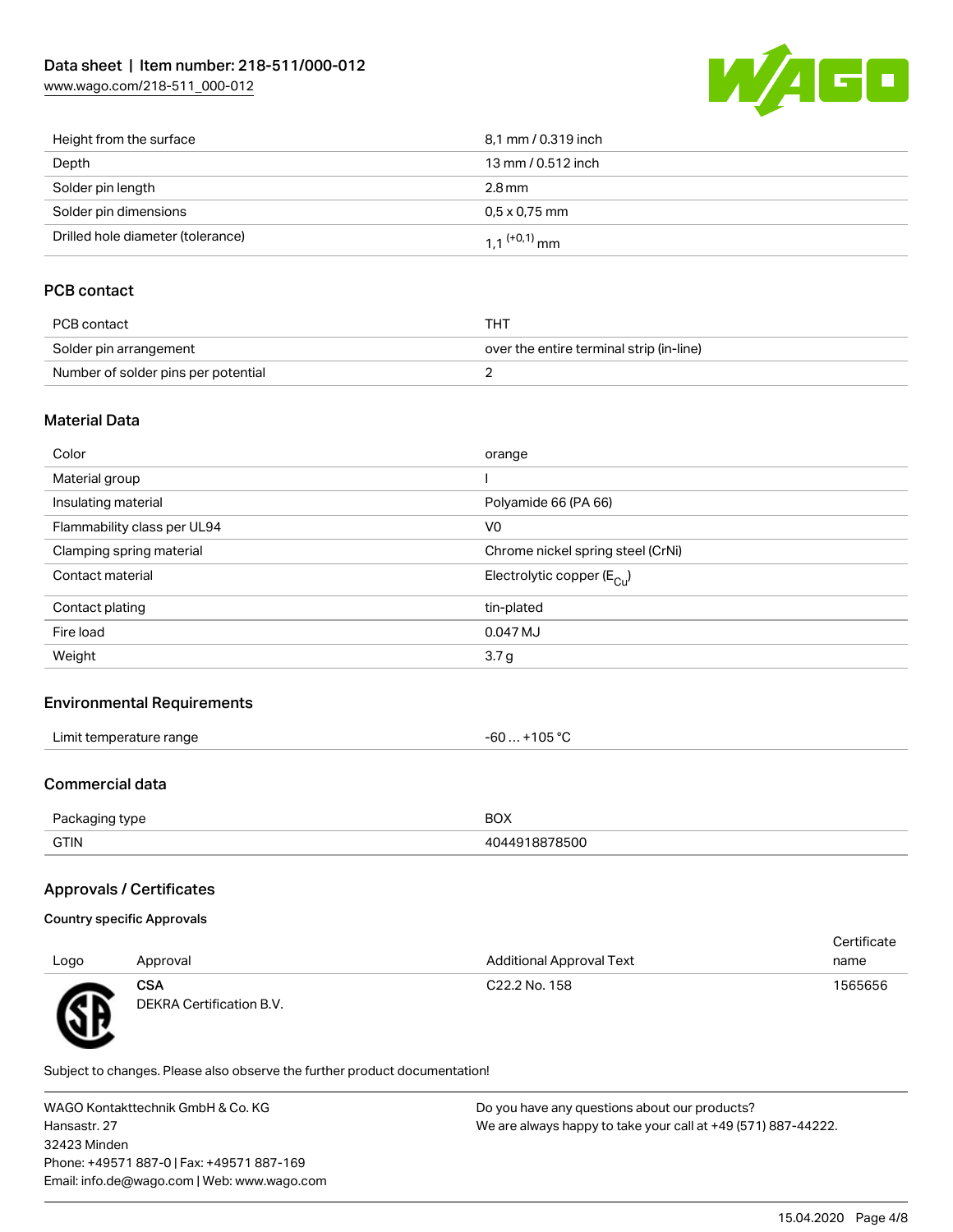

#### UL-Approvals

|          |                                     |                                 | Certificate         |
|----------|-------------------------------------|---------------------------------|---------------------|
| Logo     | Approval                            | <b>Additional Approval Text</b> | name                |
| J<br>. . | UL<br>UL International Germany GmbH | <b>UL 1059</b>                  | 20190630-<br>E45172 |

#### **Counterpart**

#### Compatible products

| ferrule             |                                                                                                         |                                      |  |
|---------------------|---------------------------------------------------------------------------------------------------------|--------------------------------------|--|
|                     | Item no.: 216-131                                                                                       | www.wago.com/216-131                 |  |
|                     | Ferrule; Sleeve for 0.25 mm <sup>2</sup> / AWG 24; uninsulated; electro-tin plated                      |                                      |  |
|                     | Item no.: 216-151                                                                                       | www.wago.com/216-151                 |  |
|                     | Ferrule; Sleeve for 0.25 mm <sup>2</sup> / AWG 24; uninsulated; electro-tin plated                      |                                      |  |
|                     | Item no.: 216-301                                                                                       |                                      |  |
|                     | Ferrule; Sleeve for 0.25 mm <sup>2</sup> / AWG 24; insulated; electro-tin plated; yellow                | www.wago.com/216-301                 |  |
|                     | Item no.: 216-321                                                                                       |                                      |  |
|                     | Ferrule; Sleeve for 0.25 mm <sup>2</sup> / AWG 24; insulated; electro-tin plated; yellow                | www.wago.com/216-321                 |  |
| Marking accessories |                                                                                                         |                                      |  |
|                     | Item no.: 210-331/254-202                                                                               | www.wago.com/210-331                 |  |
|                     | Marking strips; as a DIN A4 sheet; MARKED; 1-16 (400x); Height of marker strip: 2.3 mm/0.091 in; Strip  | $/254 - 202$                         |  |
|                     | length 182 mm; Horizontal marking; Self-adhesive; white                                                 |                                      |  |
|                     | Item no.: 210-331/254-204                                                                               |                                      |  |
|                     | Marking strips; as a DIN A4 sheet; MARKED; 17-32 (400x); Height of marker strip: 2.3 mm/0.091 in; Strip | www.wago.com/210-331<br>$/254 - 204$ |  |
|                     | length 182 mm; Horizontal marking; Self-adhesive; white                                                 |                                      |  |
|                     | Item no.: 210-331/254-206                                                                               |                                      |  |
|                     | Marking strips; as a DIN A4 sheet; MARKED; 33-48 (400x); Height of marker strip: 2.3 mm/0.091 in; Strip | www.wago.com/210-331                 |  |
|                     | length 182 mm; Horizontal marking; Self-adhesive; white                                                 | /254-206                             |  |
|                     | Item no.: 210-331/254-207                                                                               |                                      |  |
|                     | Marking strips; as a DIN A4 sheet; MARKED; 1-48 (100x); Height of marker strip: 2.3 mm/0.091 in; Strip  | www.wago.com/210-331<br>/254-207     |  |
|                     | length 182 mm; Horizontal marking; Self-adhesive; white                                                 |                                      |  |
| check               |                                                                                                         |                                      |  |

Subject to changes. Please also observe the further product documentation!

WAGO Kontakttechnik GmbH & Co. KG Hansastr. 27 32423 Minden Phone: +49571 887-0 | Fax: +49571 887-169 Email: info.de@wago.com | Web: www.wago.com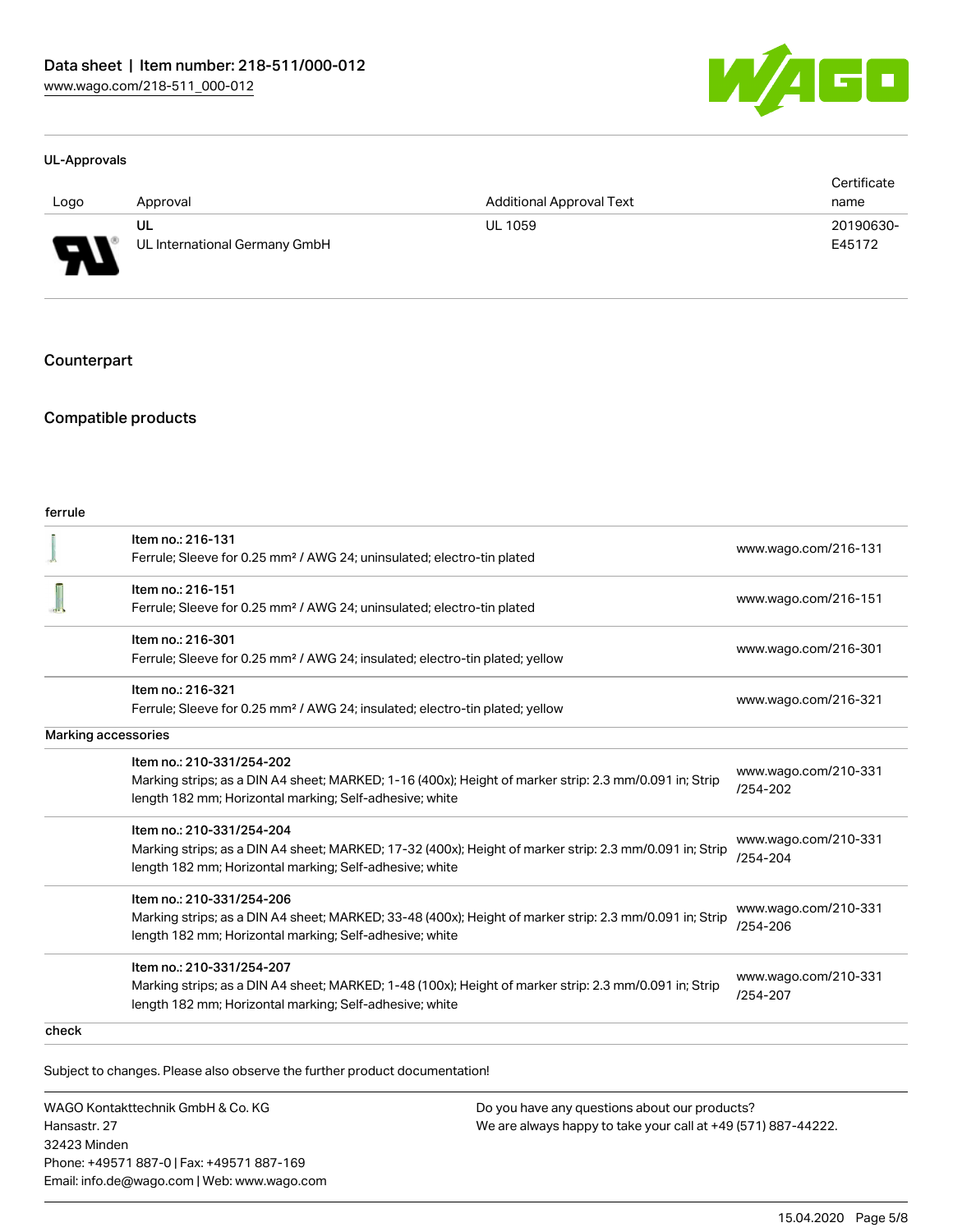[www.wago.com/218-511\\_000-012](http://www.wago.com/218-511_000-012)



|                                                                                                                                                                        | Item no.: 735-500<br>Test pin; 1 mm Ø; with solder connection for test wire                               |             |                      | www.wago.com/735-500 |  |
|------------------------------------------------------------------------------------------------------------------------------------------------------------------------|-----------------------------------------------------------------------------------------------------------|-------------|----------------------|----------------------|--|
| tools                                                                                                                                                                  |                                                                                                           |             |                      |                      |  |
|                                                                                                                                                                        | Item no.: 210-648<br>Operating tool; Blade: 2.5 x 0.4 mm; with a partially insulated shaft; angled; short |             | www.wago.com/210-648 |                      |  |
|                                                                                                                                                                        | Item no.: 210-719<br>Operating tool; Blade: 2.5 x 0.4 mm; with a partially insulated shaft                |             |                      | www.wago.com/210-719 |  |
| <b>Downloads</b>                                                                                                                                                       | <b>Documentation</b>                                                                                      |             |                      |                      |  |
|                                                                                                                                                                        | <b>Additional Information</b><br>Technical explanations                                                   | Apr 3, 2019 | pdf<br>3.6 MB        | Download             |  |
|                                                                                                                                                                        | CAD/CAE-Data                                                                                              |             |                      |                      |  |
| CAD data                                                                                                                                                               | 2D/3D Models 218-511/000-012                                                                              |             | <b>URL</b>           | Download             |  |
| PCB Design                                                                                                                                                             |                                                                                                           |             |                      |                      |  |
|                                                                                                                                                                        | Symbol and Footprint 218-511/000-012                                                                      |             | <b>URL</b>           | Download             |  |
| CAx data for your PCB design, consisting of "schematic symbols and PCB footprints",<br>allow easy integration of the WAGO component into your development environment. |                                                                                                           |             |                      |                      |  |
|                                                                                                                                                                        | Supported formats:                                                                                        |             |                      |                      |  |
|                                                                                                                                                                        | Accel EDA 14 & 15                                                                                         |             |                      |                      |  |
|                                                                                                                                                                        | Altium 6 to current version                                                                               |             |                      |                      |  |
|                                                                                                                                                                        | Cadence Allegro                                                                                           |             |                      |                      |  |
|                                                                                                                                                                        | DesignSpark                                                                                               |             |                      |                      |  |
|                                                                                                                                                                        | Eagle Libraries                                                                                           |             |                      |                      |  |
|                                                                                                                                                                        | KiCad                                                                                                     |             |                      |                      |  |
|                                                                                                                                                                        | Mentor Graphics BoardStation                                                                              |             |                      |                      |  |
|                                                                                                                                                                        | Mentor Graphics Design Architect                                                                          |             |                      |                      |  |
|                                                                                                                                                                        | Mentor Graphics Design Expedition 99 and 2000                                                             |             |                      |                      |  |
| П                                                                                                                                                                      | OrCAD 9.X PCB and Capture                                                                                 |             |                      |                      |  |
|                                                                                                                                                                        | PADS PowerPCB 3, 3.5, 4.X, and 5.X                                                                        |             |                      |                      |  |
|                                                                                                                                                                        | PADS PowerPCB and PowerLogic 3.0                                                                          |             |                      |                      |  |
| Subject to changes. Please also observe the further product documentation!                                                                                             |                                                                                                           |             |                      |                      |  |

WAGO Kontakttechnik GmbH & Co. KG Hansastr. 27 32423 Minden Phone: +49571 887-0 | Fax: +49571 887-169 Email: info.de@wago.com | Web: www.wago.com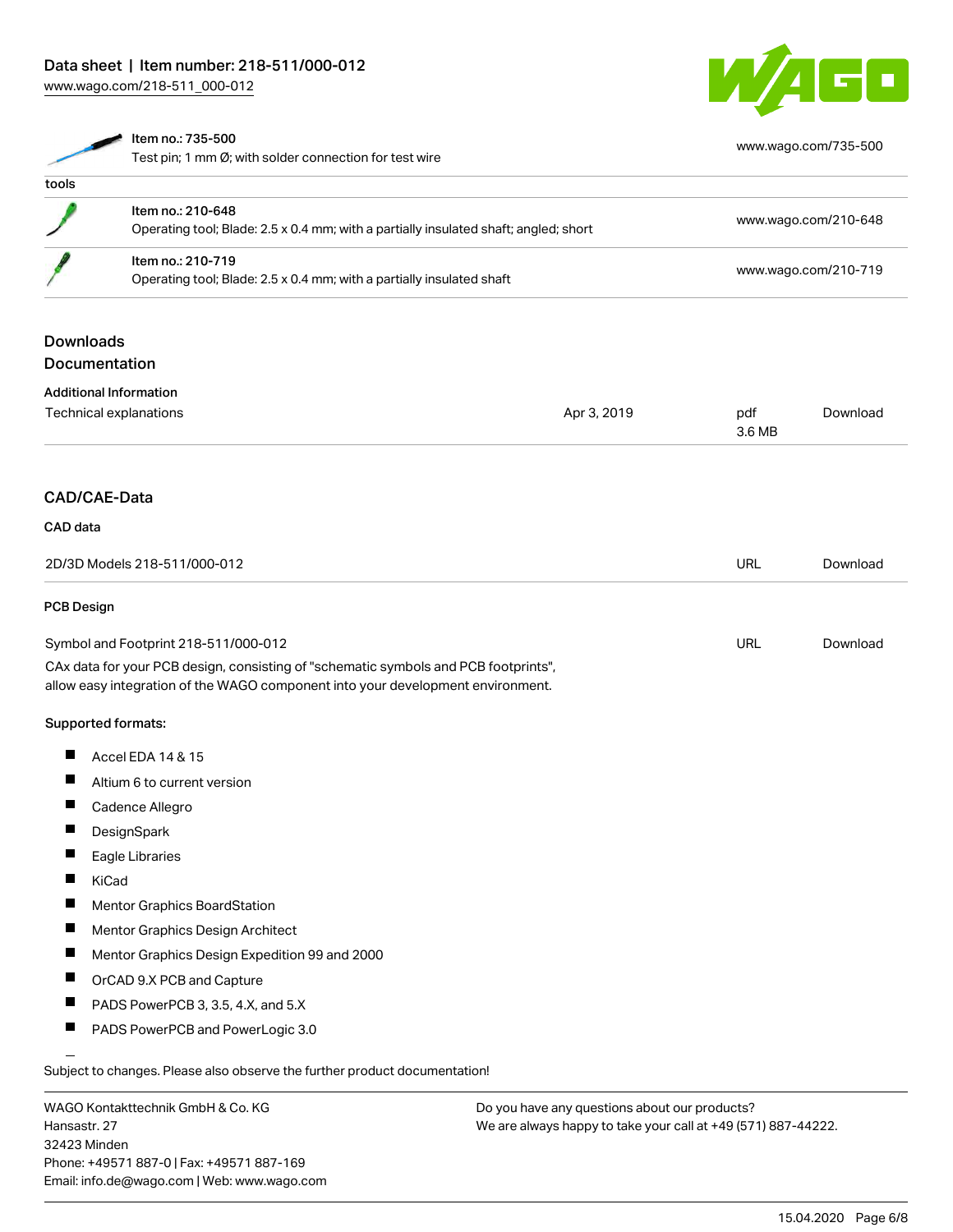- $\blacksquare$ PCAD 2000, 2001, 2002, 2004, and 2006
- $\blacksquare$ Pulsonix 8.5 or newer
- $\blacksquare$ STL
- $\blacksquare$ 3D STEP
- П TARGET 3001!
- П View Logic ViewDraw
- П Quadcept
- $\blacksquare$ Zuken CadStar 3 and 4
- $\blacksquare$ Zuken CR-5000 and CR-8000

PCB Component Libraries (EDA), PCB CAD Library Ultra Librarian

#### Installation Notes

Conductor termination



Terminating stranded conductors in confined spaces requires a great deal of patience, unless you use the new 218 Series PCB Terminal Strips. The clamping units of these strips can be held open during termination process via integrated locking slide.



Terminating 0.75 mm² (18 AWG) conductors is possible; however, insulation diameter allows only every other clamping unit to be terminated with this conductor size.



Conductor termination: To momentarily open the clamping unit, use screwdriver and then insert a stripped conductor. To open clamping unit for an extended period, move locking slide toward conductor entry hole. Then fully insert stripped conductor and move locking slide back to original position (also possible to perform with fingernail).

Subject to changes. Please also observe the further product documentation!

WAGO Kontakttechnik GmbH & Co. KG Hansastr. 27 32423 Minden Phone: +49571 887-0 | Fax: +49571 887-169 Email: info.de@wago.com | Web: www.wago.com